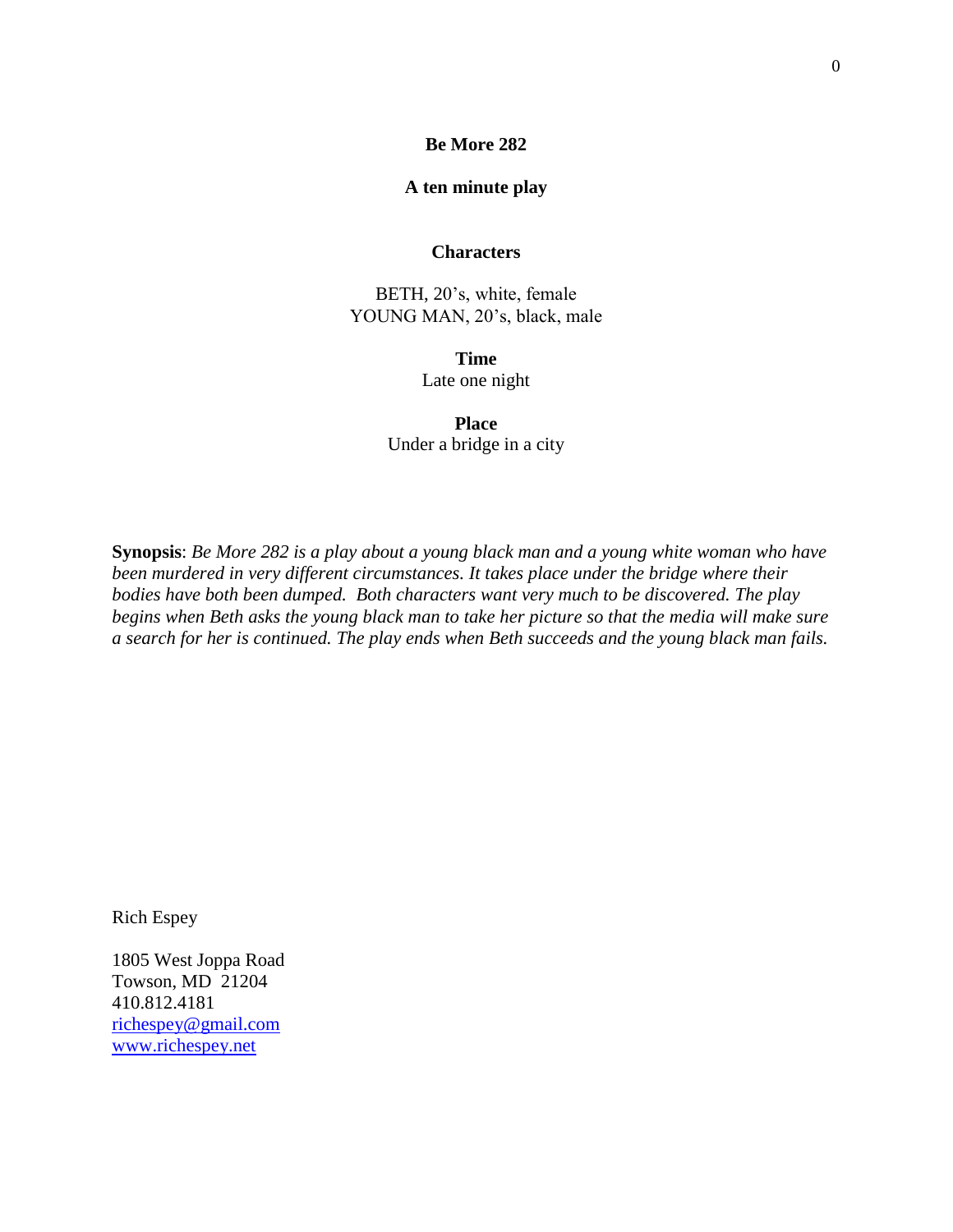## **Be More 282**

*(Lights up on a dismal scene underneath an urban bridge. There are newspapers, bushes, dead branches, some trash. There is graffiti on the bridge abutment. It's dark. A YOUNG MAN, black, in his 20's, in a dark long T-shirt, jeans and bare feet sits there picking at one of the branches. BETH, white, is in her 20's and is attractive. She's pregnant, in dressy clothes, and she holds her cell phone.)*

## **BETH**

Leon? Leon? Excuse me, Leon? I have an idea.

#### **YOUNG MAN**

I'm not Leon.

## **BETH**

I thought you said…

## **YOUNG MAN**

My name is Rodney.

#### **BETH**

I'm so sorry. Well, anyway, Rodney, I was thinking if you take a picture of me with my phone here -

## **YOUNG MAN**

What do you need another picture for?

#### **BETH**

I thought if I could get a new picture to the news outlets…

# **YOUNG MAN**

**BETH**

## Right.

Rodney…

# **YOUNG MAN**

My name is Marcus.

#### **BETH**

Marcus, then…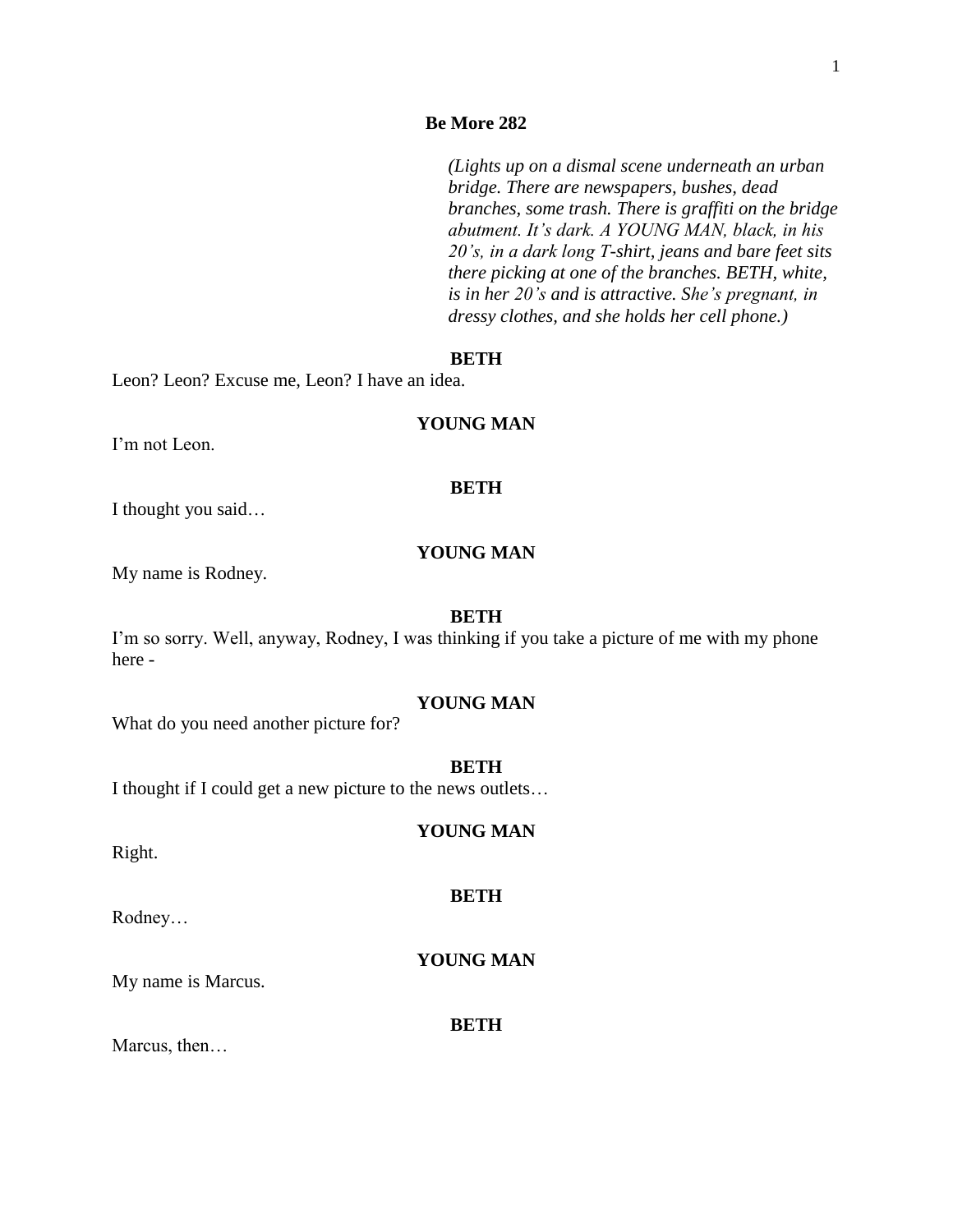Now it's Gregory. No wait, now it's Antoine.

# **BETH**

Whatever.

## **YOUNG MAN**

It's been a rough month, bitch !

## **BETH**

My name is Beth! And it's been a rough month for me, too.

## **YOUNG MAN**

Yeah, I know. I know.

## **BETH**

So if I can just somehow send them another picture…

#### **YOUNG MAN**

Your picture's all over this paper.

## **BETH**

They're going to need -

#### **YOUNG MAN**

Ain't nobody out there don't know what you look like.

#### **BETH**

They're going to need another one.

## **YOUNG MAN**

What for?

## **BETH**

To keep the story fresh… to carry it through to the next cycle the public wants …they NEED…look, I worked in media. Please, Antoine –

## **YOUNG MAN**

Richard!

#### **BETH**

Just take my picture! Please.

## **YOUNG MAN**

You need one so bad take it yourself.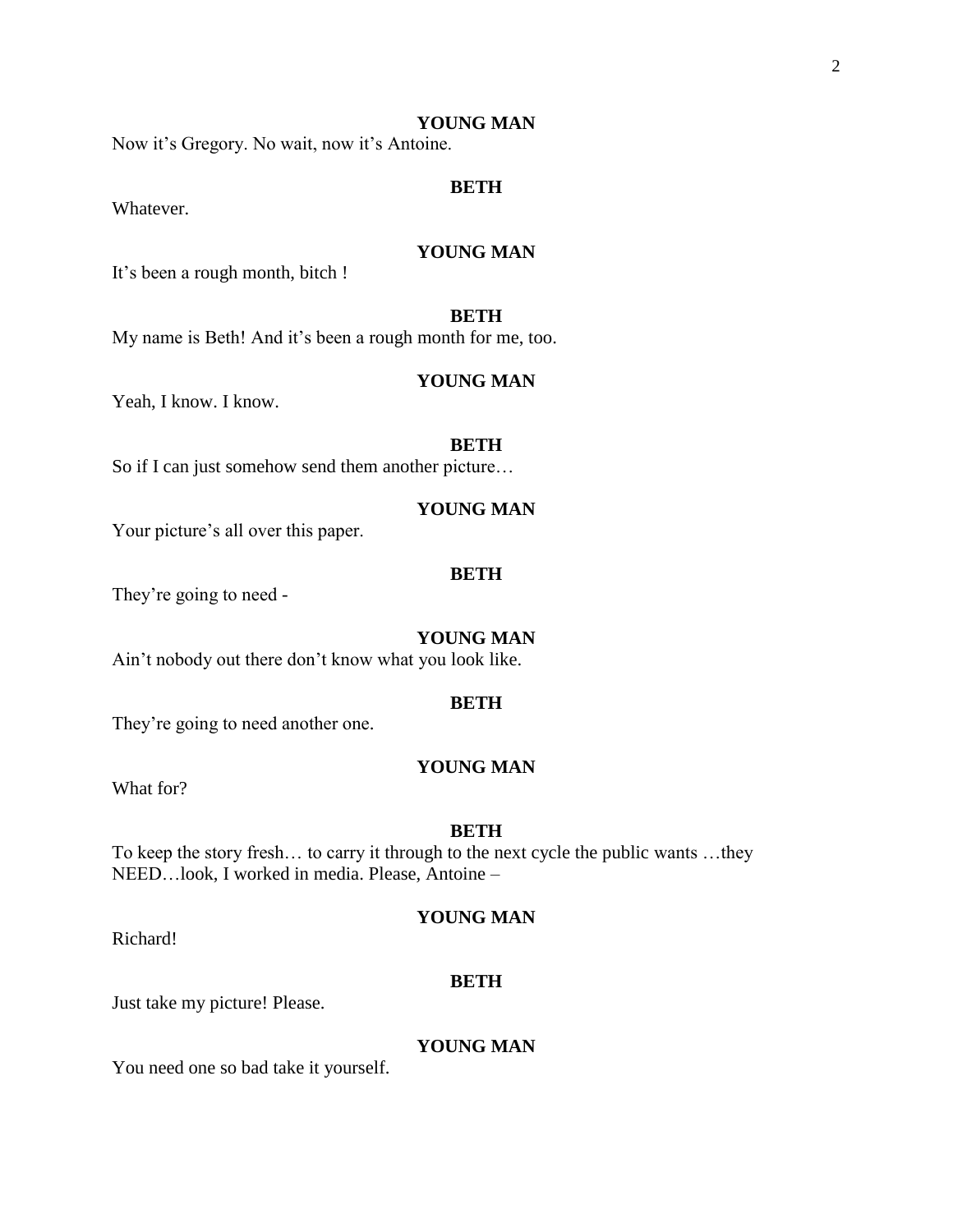*(BETH takes a picture of herself with her phone.)*

## **BETH**

It looks awful.

# **YOUNG MAN**

Lemme see.

Blonde, check. Boobs, check. White, check.

## **BETH**

It's obvious I took it myself.

# **YOUNG MAN**

So?

## **BETH**

A selfie looks…self-indulgent. The public won't empathize. Someone else takes your picture you look like a friend, a sister, a daughter. Please… I'd call you Richard, but I have a feeling…

# **YOUNG MAN**

Dante!!

#### **BETH**

Please, Dante. We're running out of time.

## **YOUNG MAN**

Oh, you got time.

## **BETH**

That's not what I meant.

*(YOUNG MAN refuses. BETH tries again. She's disappointed. YOUNG MAN looks at the picture.)*

## **YOUNG MAN**

There ain't nothing wrong with that picture. Like my grandmother says, "What you think you look like?"

## **BETH**

Look, for the story to go viral –

# **YOUNG MAN**

Go viral?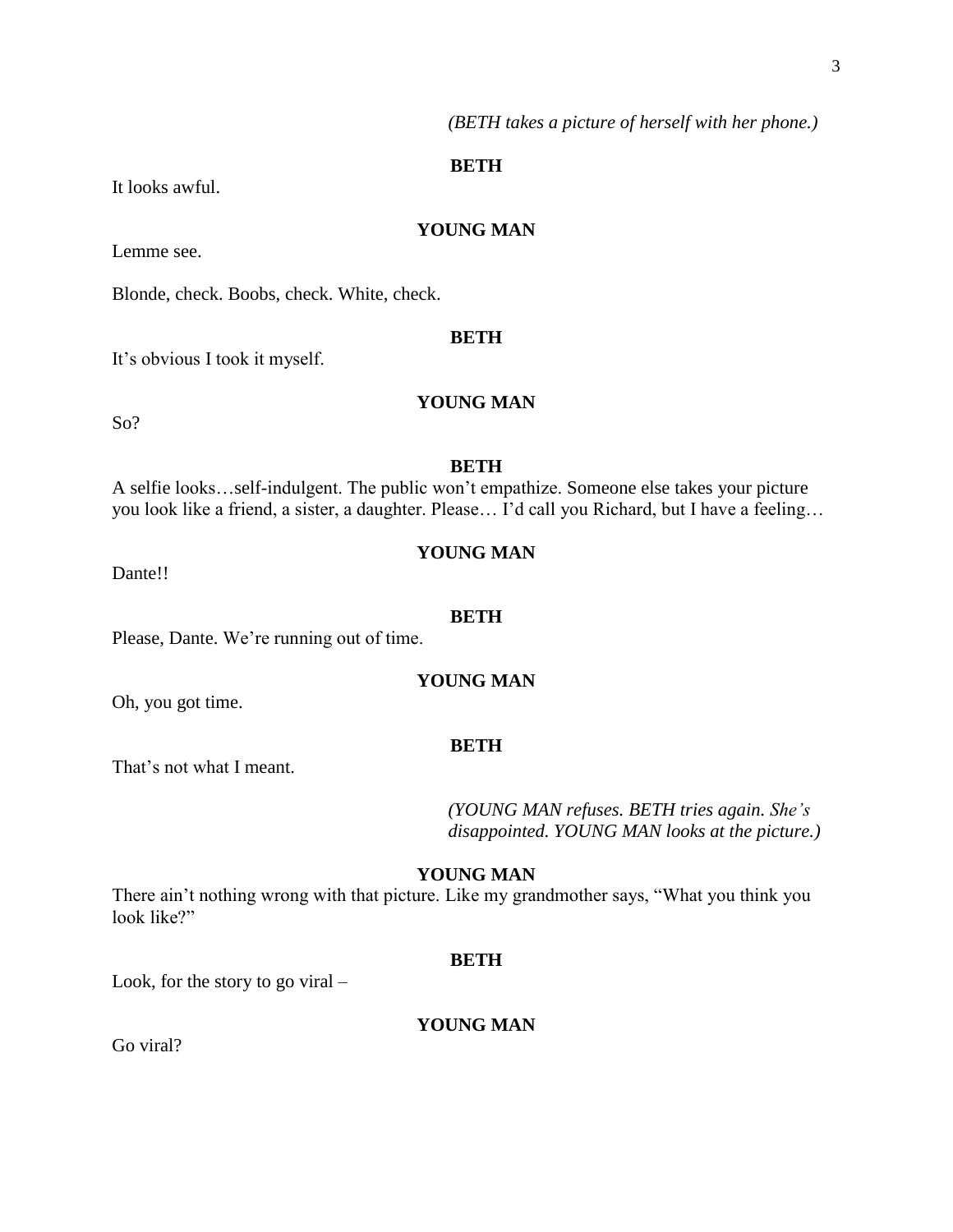# **BETH**

To really take off –

## **YOUNG MAN**

I know what it means, Beth Peterson. You already like Ebola, HIV and the bird flu rolled up into one!

## **BETH**

REALLY viral, then they need a picture of me…that reminds everybody about the baby.

## **YOUNG MAN**

Then point the damn thing at your belly.

## **BETH**

My arms are not long enough to get both my face and my baby! Dante!

## **YOUNG MAN**

Michael!

### **BETH**

Michael!

#### **YOUNG MAN**

David! Vernon! Ronald! Kevin! Jamal! And I ain't gonna do it! The last thing the world needs is another damn picture of Miss perky, blonde, knocked-up Beth Peterson!

#### **BETH**

I need this.

## **YOUNG MAN**

Why? Why do you need this?

#### **BETH**

I don't want them to stop looking for me.

## **YOUNG MAN**

You all they can talk about! Anything there about me?

#### **BETH**

I don't know.

## **YOUNG MAN**

You know. You know damn well.

#### **BETH**

Well maybe -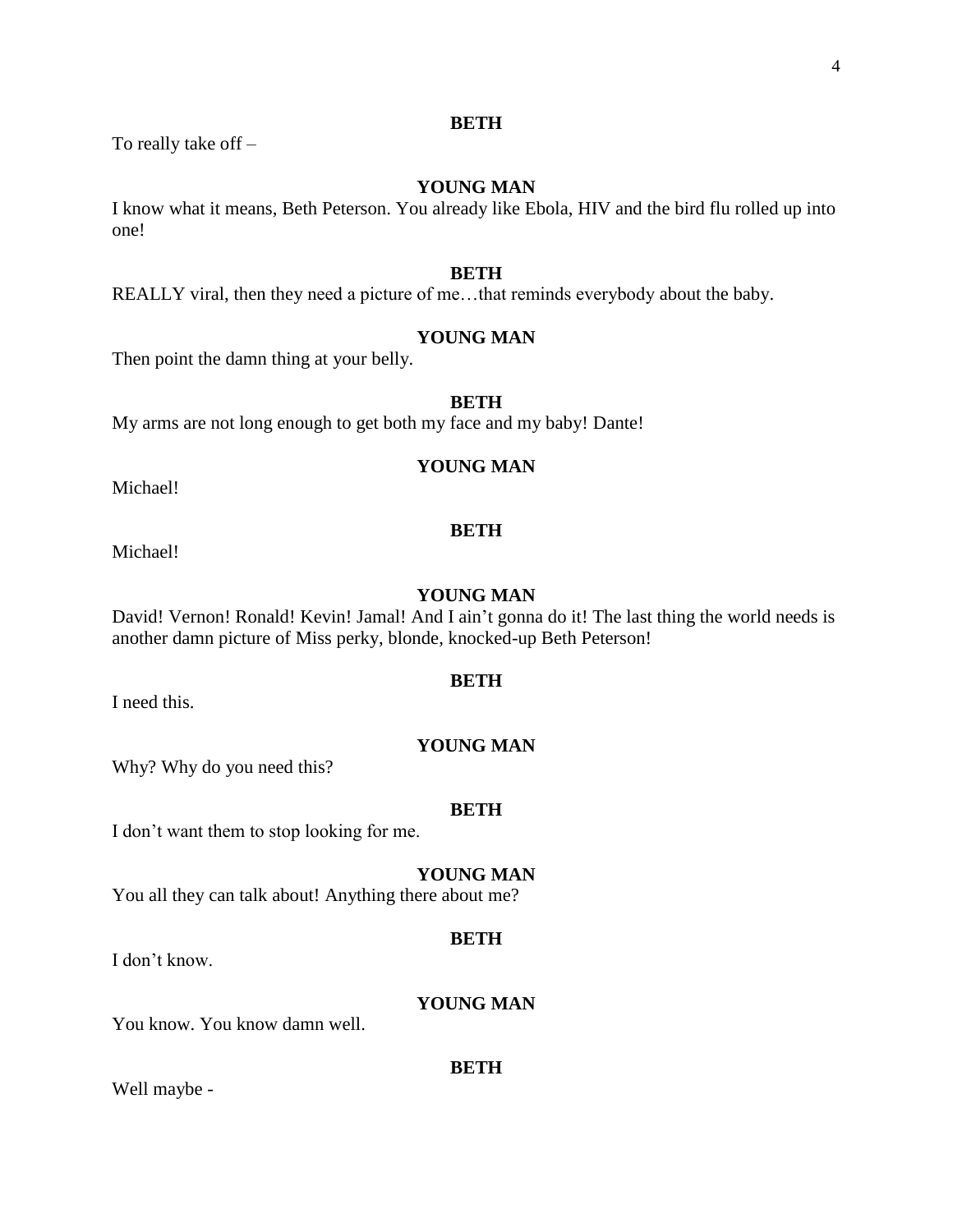Motherfuckin' mainstream media.

#### **BETH**

I have every right  $-$ 

# **YOUNG MAN**

You ain't got no more right than nobody else! You think nobody else maybe wants their picture out there? Huh? Nobody else wants their fifteen minutes? Yeah, you got yours. Only you stretchin' into fifteen days, weeks, months, maybe even years you play your cards right -

#### **BETH**

You think I LIKE this??

## **YOUNG MAN**

You are lovin' it!

#### **BETH**

I did not ask for this! I most certainly did not ask for this!!

## **YOUNG MAN**

That makes two of us.

## **BETH**

How can you even think I would be enjoying this? Do I look like I belong here?

#### **YOUNG MAN**

Do I? (*beat*) I say, "Grandma, I'm getting' out. I'm getting' out and never goin' back." She says, "I'm real proud of you, Baby. Real proud." Shit. Look where getting' out got me to.

#### **BETH**

That makes two of us again.

## **YOUNG MAN**

What you try to get out from?

#### **BETH**

"Doug, why are you late every night? We're going to have a baby and I need you here." "You're too needy, Beth. When did you become so needy?" I open his laptop. "Who is she, Doug? Who the hell is Tiffany?" "Don't you ever do that again, Beth! Do you understand? Do you??" And there's a hand. A slap. A fist. Tumbling backward down the basement stairs. Concrete. Crack! Blood all over the floor…and then here. Here. And Doug acts so worried... "Oh, please help us find her…if you have any information…"

It stinks here. Garbage and sewage and…I didn't think it would smell so bad, did you?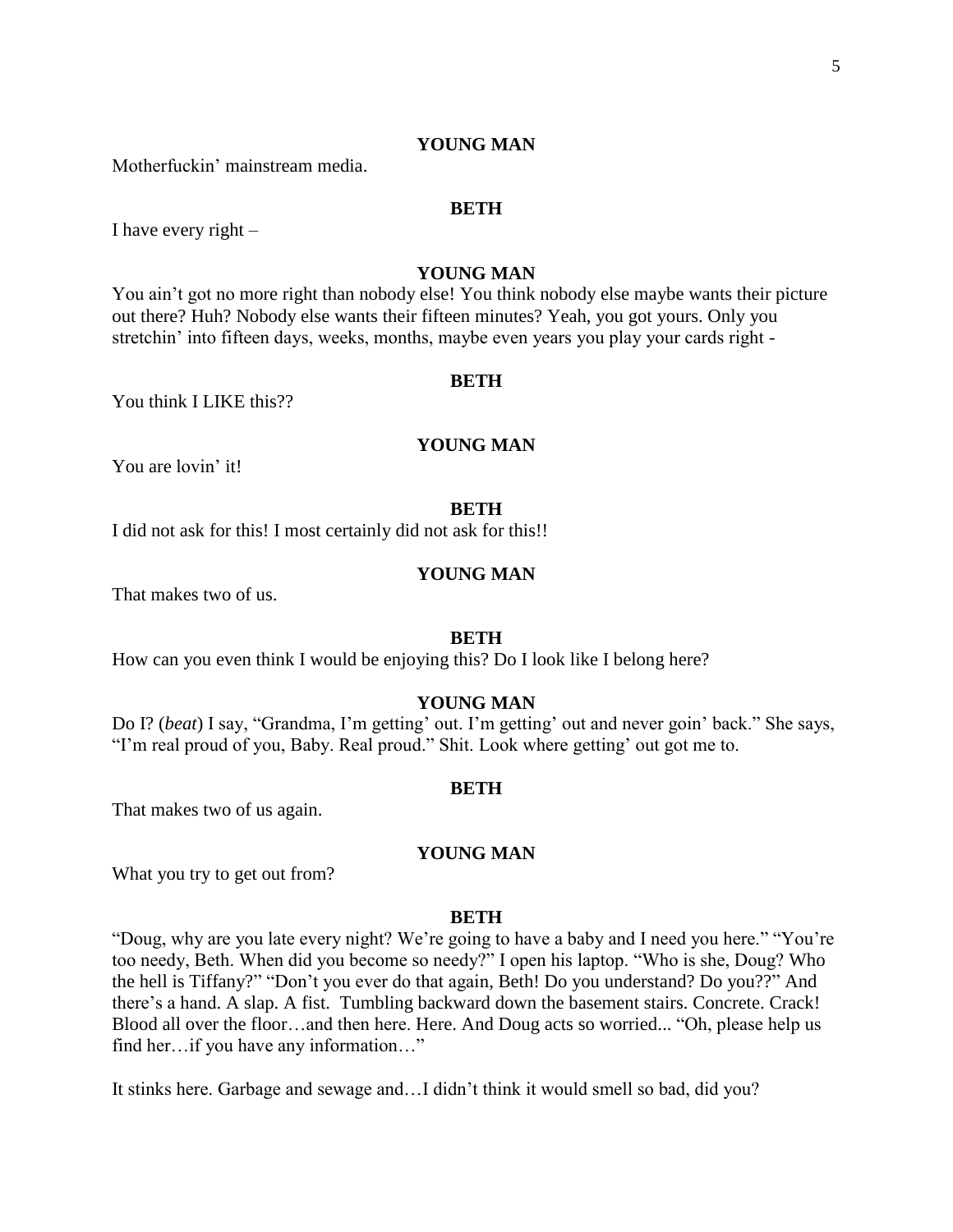Here, tell you what. I will take your picture. Yeah, I will take it. But first you take mine.

## **BETH**

Fine, I don't mind taking –

## **YOUNG MAN**

And just as soon as they run my picture, then I will take yours. Paper, TV, CNN dot com, don't matter.

| Fine.                              | <b>BETH</b>                                 |
|------------------------------------|---------------------------------------------|
|                                    | (BETH takes his picture.)                   |
| Let's try another one.             |                                             |
| What's wrong with that one?        | <b>YOUNG MAN</b>                            |
| You should try to look less        | <b>BETH</b>                                 |
| Less what?                         | <b>YOUNG MAN</b>                            |
| Or moretry to look moreto be more  | <b>BETH</b>                                 |
| Be more what?                      | <b>YOUNG MAN</b>                            |
| Smile. Try to smile.               | <b>BETH</b>                                 |
| Shit.                              | YOUNG MAN                                   |
| Do you want them to use it or not? | <b>BETH</b>                                 |
|                                    | (YOUNG MAN smiles. BETH takes his picture.) |

**BETH** Better. I'll see if I can send it around. I need to caption it with your name.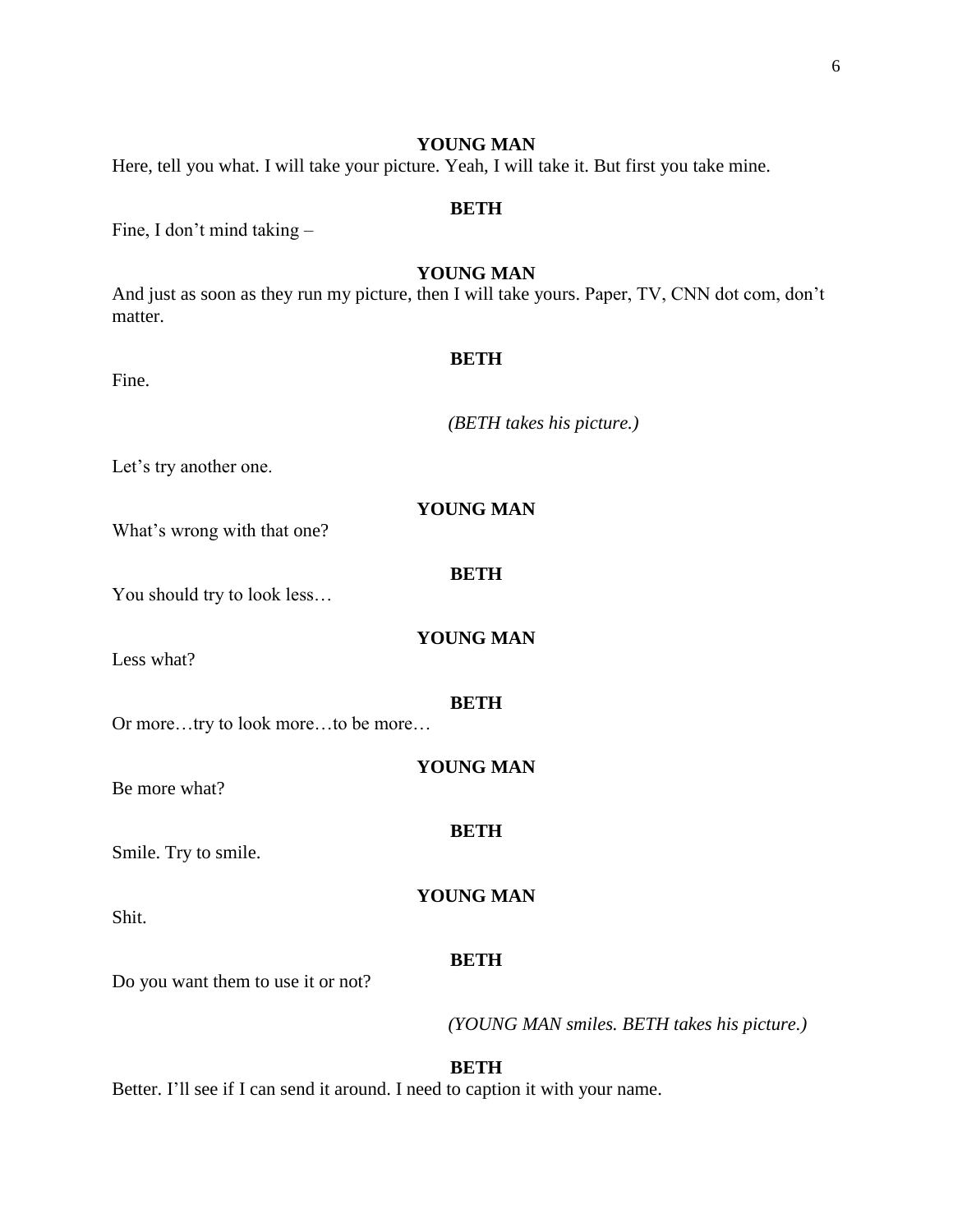**BETH** Stop it! Just stop it! **YOUNG MAN** Stop what? **BETH** Playing games!

How about Isaac? No, wait. Darnell. Hang on a minute. Dwight.

Maybe I can't remember.

Your own name?

# **YOUNG MAN**

**YOUNG MAN**

**BETH**

**YOUNG MAN**

Christopher. Eddie! Tavon!!

#### **BETH**

**YOUNG MAN**

How do you expect anyone to take you seriously?

Troy.

## **BETH**

Last chance!

# **YOUNG MAN**

Troy. It's Troy.

#### **BETH**

Troy. *(SHE tries to send it.)* OK, my turn.

## **YOUNG MAN**

It's always your turn.

#### **BETH**

Come on, take it. You promised.

# **YOUNG MAN**

I said not till they use mine. Not till they show me.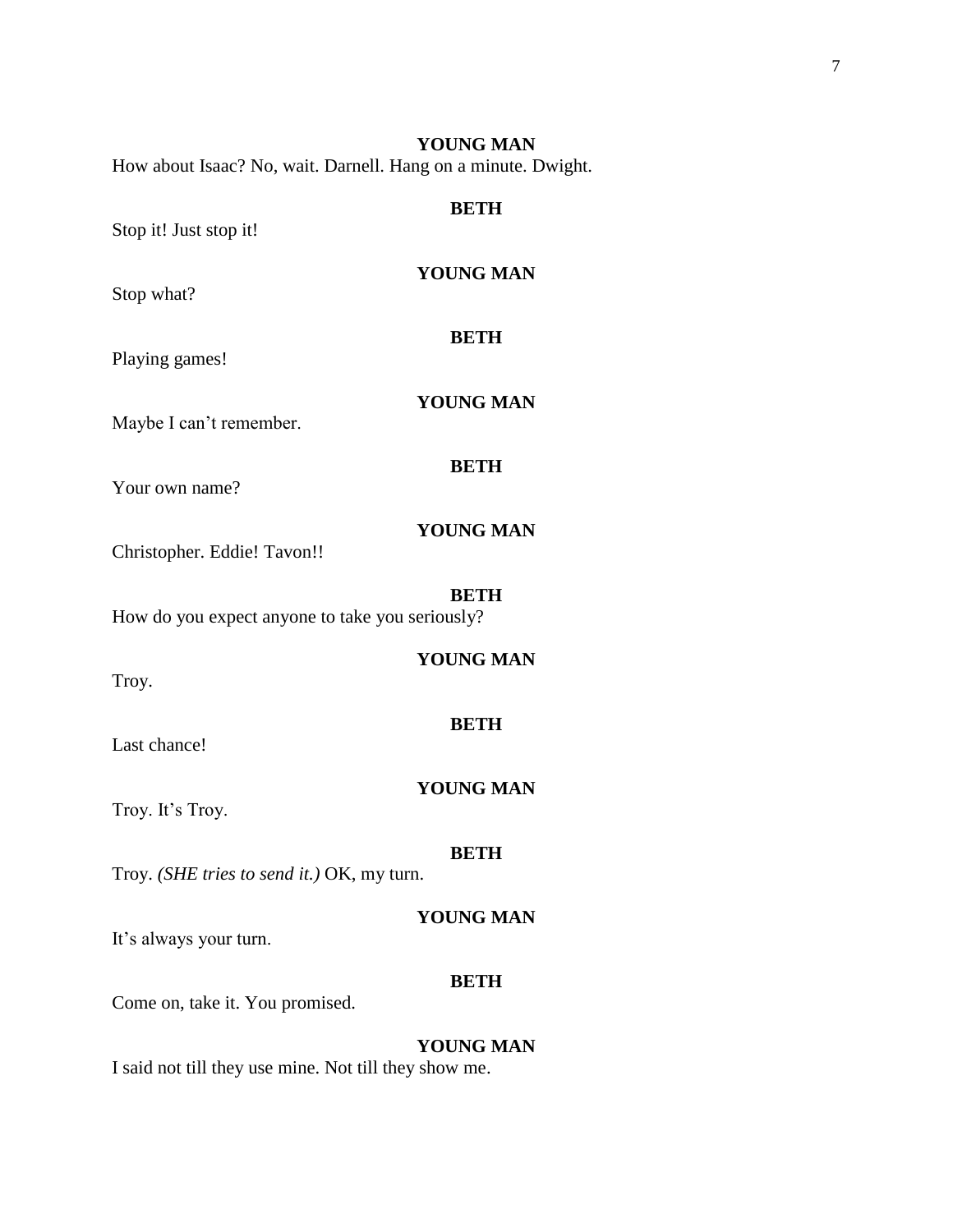# **BETH**

That could take a while.

# **YOUNG MAN**

Then you send it around until somebody picks it up.

*(BETH works her phone trying to send the picture.)* 

I used to work in the media, too, you know. Sales. Used to sell this piece of crap paper on Pratt Street every morning. My grandmother, she woke me up every day last summer four o'clock. She say, "Bryant, you get yourself up, you hear  $-$ "

| Dammit.                                   | <b>BETH</b>                                                                                                                                                                                                  |
|-------------------------------------------|--------------------------------------------------------------------------------------------------------------------------------------------------------------------------------------------------------------|
| What?                                     | <b>YOUNG MAN</b>                                                                                                                                                                                             |
| It won't send.                            | <b>BETH</b>                                                                                                                                                                                                  |
| What are you talking about?               | <b>YOUNG MAN</b>                                                                                                                                                                                             |
| It won't send your picture.               | <b>BETH</b>                                                                                                                                                                                                  |
| Let me see that.                          | <b>YOUNG MAN</b>                                                                                                                                                                                             |
| Dammit!                                   |                                                                                                                                                                                                              |
| You sent yours.                           |                                                                                                                                                                                                              |
| I tried to send yours right after. I did! | <b>BETH</b>                                                                                                                                                                                                  |
| Yours the only one went through.          | <b>YOUNG MAN</b>                                                                                                                                                                                             |
|                                           | (YOUNG MAN tries to send his picture. More<br>newspapers blow in or fly in. Maybe there are some<br>images of BETH that appear on the walls, too.<br>YOUNG MAN is aware that the images are all of<br>BETH.) |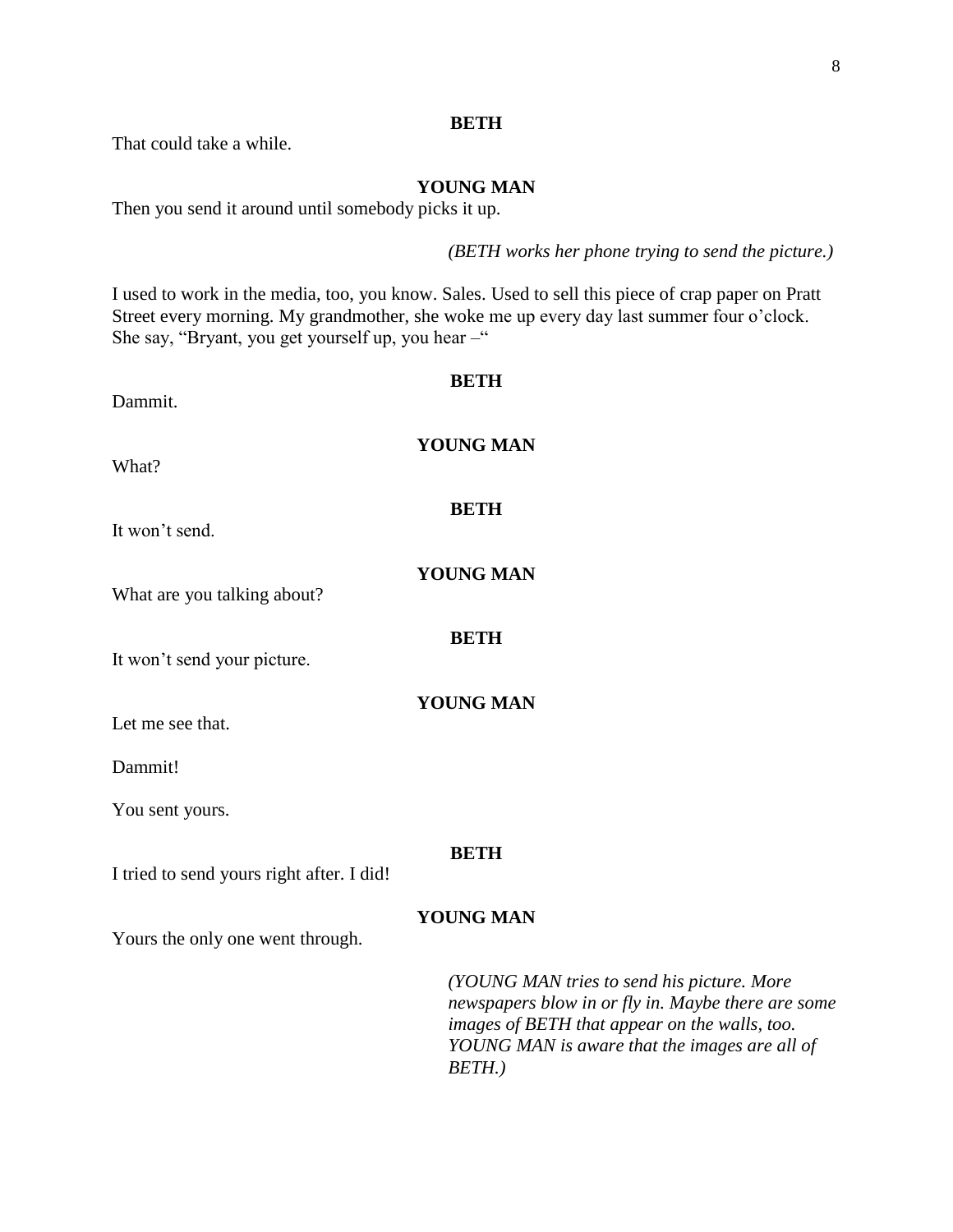Listen to me, my name is Paul Andre Ryan and I been bangin' since I was thirteen right, only I dropped my flag, see? Watched a couple of my boys and my cousin go down, and then my twoyear old niece gets hit with a stray bullet and I say enough of this, man, enough of this! Time to make a change. Get my tats removed, drop my flag, and what do I get for that, man? What do I get? They say, "Tyrell, he boned out." So they box me out, right, and it don't go my way exactly and I end up under this stankin' bridge, man, and ain't nobody looking! Ain't nobody looking for me! (*to BETH*) So you figure out a way to send that picture and get it on the air or in the paper or they ain't never gonna find Beth Peterson, you hear? You hear me?!

#### **BETH**

I can't fix things!

# **YOUNG MAN**

You wanna stay pretty, perky, Beth Peterson all in one piece you better fix this or there ain't gonna be nothing left anybody want to see a picture of!

#### **BETH**

You can't hurt me.

## **YOUNG MAN**

Yeah, I might not have my nine and I might not have a knife but I can still rip you apart with my bare hands!

#### **BETH**

No, you can't.

#### **YOUNG MAN**

Why not? WHY NOT? You think I can't jack you up? You think I ain't got the balls to bust you? Or maybe you think your perky blond head and the baby in your belly gonna melt my gangsta heart?

#### **BETH**

**YOUNG MAN**

No.

Then why not?

#### **BETH**

Because that's all over. It's all all over. And all we do here is wait. All we do here…is wait. Did you forget that, too?

#### **YOUNG MAN**

No! (*beat*) Yeah. (*beat*) Shit. Shit. I'm gonna rot under here.